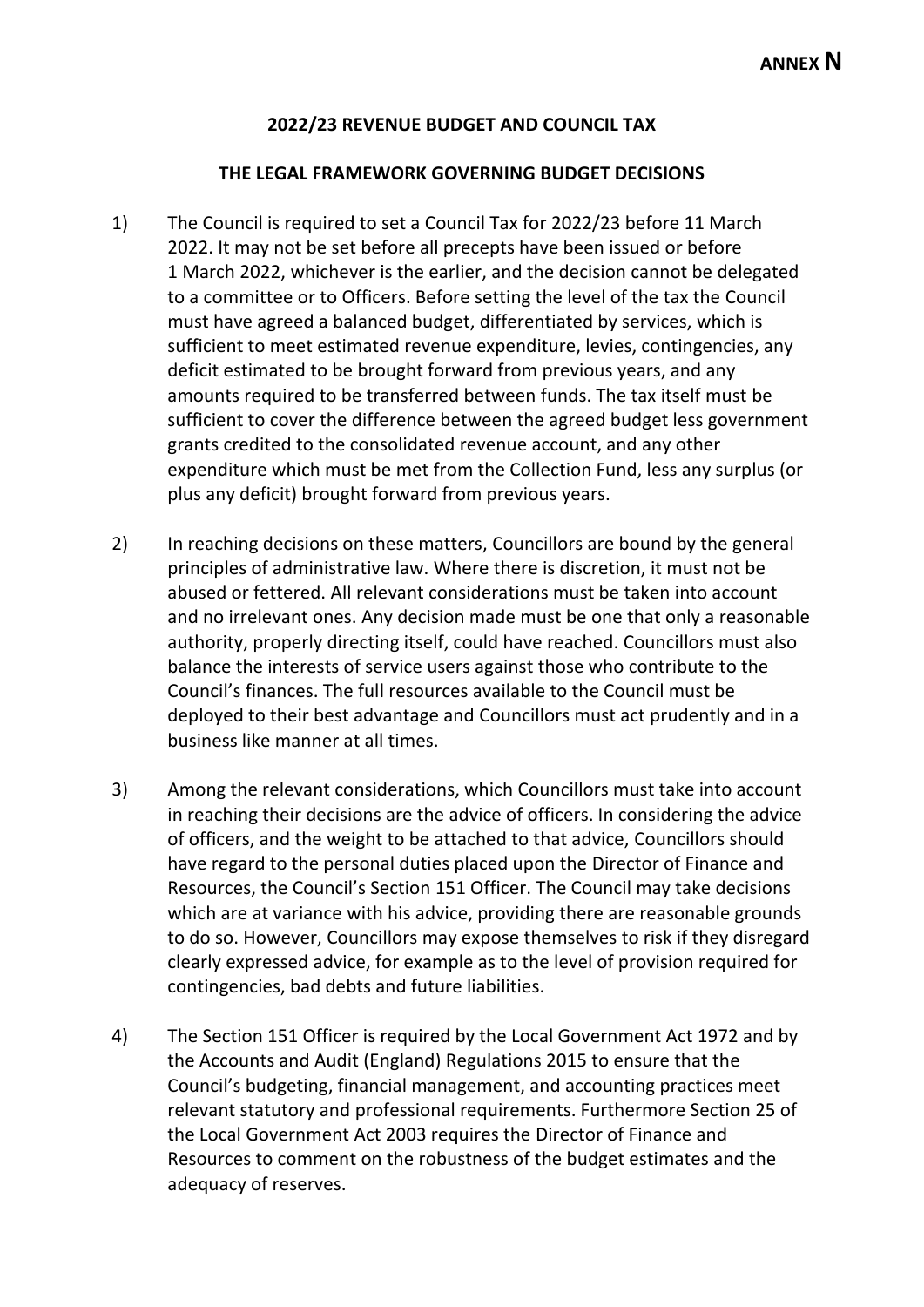- 5) Councillors must also have regard to, and be aware of, the wider duties placed upon the Council by various statutes governing the conduct of its financial affairs. These include the distinction between revenue and capital expenditure, specified within the Local Government and Housing Act 1989. The Local Government Act 2003 requires that the prudential borrowing limits are set by the Council having regard to the Chartered Institute of Public Finance and Accountancy (CIPFA) Prudential Code ("the code"). This sets out a framework for self-regulation of capital spending, in effect allowing Councils to invest in capital projects without any limit, so long as they are affordable, prudent and sustainable. To facilitate this arrangement the code requires the Council to agree and monitor a number of prudential indicators.
- 6) Section 106 of the Local Government Finance Act 1992 makes it a criminal offence for any Councillor with arrears of Council Tax which have been outstanding for two months or more to attend any meeting of the Council or one of its committees at which a decision affecting the budget is to be made, unless the Councillor concerned declares at the outset of the meeting that he or she is in arrears and will not be voting on the decision for that reason. The Councillor concerned must also, of course then abstain from voting. The application of Section 106 is very wide and there have already been several successful prosecutions under this legislation. It can include meetings held at any time during the year, not just the annual budget meeting, and it may include meetings of committees or subcommittees as well as Council meetings. Councillors should be aware that the responsibility for ensuring that they act within the law at all times rest solely with the individual Councillor concerned.
- 7) Having set a budget at the beginning of the year, the Council is also under a duty to monitor that budget during the course of the year and to take remedial action if at any time it appears likely that expenditure will exceed available resources. Councillors should also be aware of the duty of the Section 151 Officer under Section 114(3) of the 1988 Act to report to the Council if it appears that this will happen, and of the impact of Section 115(6) which prohibits any new agreement which would incur expenditure from being entered into following the issuing of such a report and pending its consideration by the Council. The Councillors of the Council, having received a Section 114 report are obliged to take all reasonable practicable measures to bring the budget back into balance.
- 8) A Section 114 report can create great instability within an authority and can only be avoided by prudent budgeting and effective budgetary control. This adds emphasis to the need for an adequate contingency provision and a strong corporate commitment to holding chief officers accountable for containing expenditure within cash limits approved during the budget process.